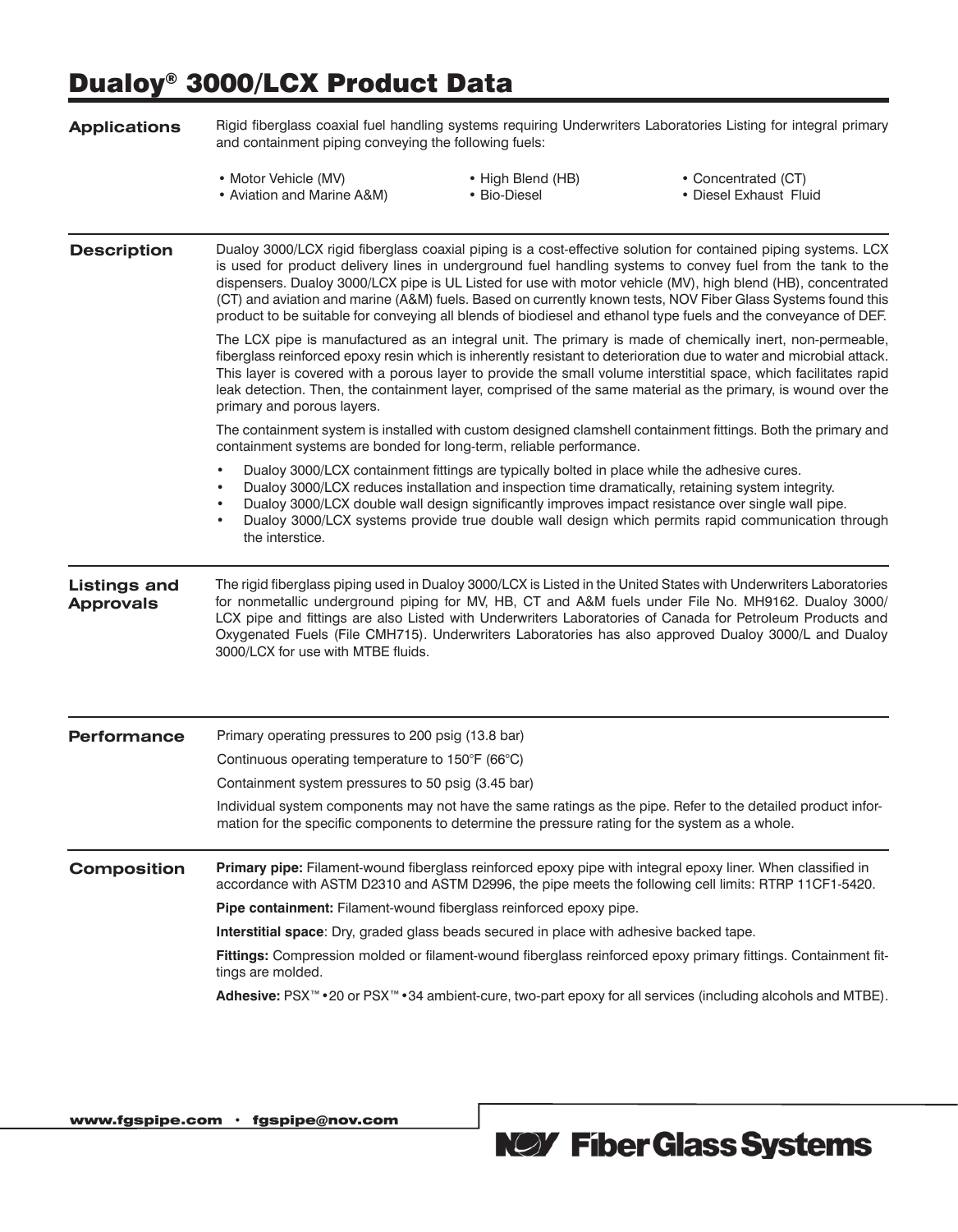| <b>Joining System Primary:</b> |                                                                                                                                                                                                         |                                                                                                                                                                                                                                                                                                                            |                                                                                                                                                                                                                                                                                              |  |  |  |  |
|--------------------------------|---------------------------------------------------------------------------------------------------------------------------------------------------------------------------------------------------------|----------------------------------------------------------------------------------------------------------------------------------------------------------------------------------------------------------------------------------------------------------------------------------------------------------------------------|----------------------------------------------------------------------------------------------------------------------------------------------------------------------------------------------------------------------------------------------------------------------------------------------|--|--|--|--|
|                                | Bell and spigot taper/taper adhesive-bonded joint                                                                                                                                                       |                                                                                                                                                                                                                                                                                                                            |                                                                                                                                                                                                                                                                                              |  |  |  |  |
|                                | Containment:                                                                                                                                                                                            |                                                                                                                                                                                                                                                                                                                            |                                                                                                                                                                                                                                                                                              |  |  |  |  |
|                                | Adhesive-bonded clamshell fittings. Parts are compression molded for exact fit and match. Material is identical<br>to primary fittings and is UL Listed for all services, including use in MTBE fluids. |                                                                                                                                                                                                                                                                                                                            |                                                                                                                                                                                                                                                                                              |  |  |  |  |
| <b>Pipe Lengths</b>            | Standard 20 ft. (6.1 m) random lengths 17 to 21 ft. (5.2 to 6.4 m)<br>and 30 ft. (9.1 m) random lengths 27 to 32 ft. (8.2 to 9.7 m)                                                                     |                                                                                                                                                                                                                                                                                                                            |                                                                                                                                                                                                                                                                                              |  |  |  |  |
|                                | Other lengths up to 42 ft. (12.8 m) available upon request.                                                                                                                                             |                                                                                                                                                                                                                                                                                                                            |                                                                                                                                                                                                                                                                                              |  |  |  |  |
| <b>Fittings</b>                | Primary                                                                                                                                                                                                 | Adapters: bell x NPT male <sup>(1)</sup><br>Adapters: bell x NPT female <sup>(2)</sup><br>Adapters: spigot x NPT female <sup>(2)</sup><br>Adapters: spigot x NPT male <sup>(2)</sup><br>$45^\circ$ elbows <sup>(1)</sup><br>$90^\circ$ elbows <sup><math>(1)</math></sup><br>End caps $(1)$<br>Flange rings <sup>(1)</sup> | Flange stub ends <sup>(1)</sup><br>Isolation bushings <sup>(1)</sup><br>$N$ ipples $(2)$<br>Reducer bushings <sup>(1)</sup><br>Repair couplings <sup>(1)</sup><br>Sleeve couplings <sup>(2)</sup><br>$Tees$ <sup><math>(1)</math></sup><br>Dispenser pan penetration fittings <sup>(1)</sup> |  |  |  |  |
|                                | Containment                                                                                                                                                                                             | $45^{\circ}$ elbows <sup>(1)</sup><br>$90^\circ$ elbows $(1)$<br>Termination sleeves <sup>(1), (3)</sup>                                                                                                                                                                                                                   | Couplings <sup>(1)</sup><br>$\text{Tees}^{(1)}$                                                                                                                                                                                                                                              |  |  |  |  |
|                                | (1) Molded fitting                                                                                                                                                                                      |                                                                                                                                                                                                                                                                                                                            |                                                                                                                                                                                                                                                                                              |  |  |  |  |

<sup>(2)</sup> Filament-wound fitting

 $(3)$  2" (50 mm) available with or without test valve. 3" and 4" (80 and 100 mm) available only with test valve

| <b>Typical Pipe Dimensions and Weights</b> |     |      |                                          |                                         |     |                          |      |          |     |        |      |       |      |
|--------------------------------------------|-----|------|------------------------------------------|-----------------------------------------|-----|--------------------------|------|----------|-----|--------|------|-------|------|
| Primary<br>Pipe Size<br>Pipe ID            |     |      | <b>Primary</b><br>Pipe OD <sup>(1)</sup> | <b>Primary Wall</b><br><b>Thickness</b> |     | Containment<br><b>OD</b> |      | Capacity |     | Weight |      |       |      |
| in                                         | mm  | in   | mm                                       | in                                      | mm  | in.                      | mm   | in       | mm  | gal/ft | Im   | lb/ft | kg/m |
| 2                                          | 50  | 2.21 | 56                                       | 2.37                                    | 60  | 0.080                    | 2.03 | 2.59     | 66  | 0.20   | 0.76 | 0.90  | .34  |
| 3                                          | 80  | 3.32 | 84                                       | 3.50                                    | 89  | 0.085                    | 2.16 | 3.70     | 94  | 0.45   | 1.70 | 1.30  | 1.93 |
| 4                                          | 100 | 4.33 | 110                                      | 4.50                                    | 114 | 0.087                    | 2.21 | 4.70     | 119 | 0.77   | 2.92 | 1.74  | 2.59 |

(1) Typical outside diameters of 2"-4" (50 -100 mm) pipe are within API, ASTM and ANSI fiberglass and steel pipe dimensions.

| <b>Typical Primary Pipe Performance</b> |     |      |                          |                                              |            |                                                     |            |  |
|-----------------------------------------|-----|------|--------------------------|----------------------------------------------|------------|-----------------------------------------------------|------------|--|
| Pipe Size                               |     |      | Pressure<br>Rating $(1)$ | Ultimate Internal<br>Pressure <sup>(1)</sup> |            | <b>Ultimate Collapse</b><br>Pressure <sup>(2)</sup> |            |  |
| in                                      | mm  | psig | <b>MPa</b>               | psig                                         | <b>MPa</b> | psig                                                | <b>MPa</b> |  |
| 2                                       | 50  | 200  | 2.07                     | 1500                                         | 10.3       | 153                                                 | 1.05       |  |
| 3                                       | 80  | 200  | 1.38                     | 1000                                         | 6.9        | 90                                                  | 0.62       |  |
|                                         | 100 | 175  | 1.21                     | 750                                          | 5.2        | 39                                                  | 0.27       |  |

(1) At 80°F (27°C)

(2) At 80°F (27°C) For continuous service do not exceed 75% of these values.

| <b>Fittings Pressure Performance</b> |           |                                |            |                                          |     |  |  |  |  |
|--------------------------------------|-----------|--------------------------------|------------|------------------------------------------|-----|--|--|--|--|
|                                      | Pipe Size | Primary<br><b>All Fittings</b> |            | Containment<br><b>Clamshell Fittings</b> |     |  |  |  |  |
| in                                   | mm        | psig                           | <b>MPa</b> | psig                                     | kPa |  |  |  |  |
| 2                                    | 50        | 200                            | 1.38       | $50^{(1)}$                               | 345 |  |  |  |  |
| 3                                    | 80        | 125                            | 0.86       | $50^{(1)}$                               | 345 |  |  |  |  |
| 4                                    | 100       | 100                            | 0.69       | 20                                       | 138 |  |  |  |  |

For dimensions of primary fittings, consult Dualoy 3000/L Fittings Dimensions document. Pressure ratings of fittings without UL Listing are available on request.

(1) With reinforcing rings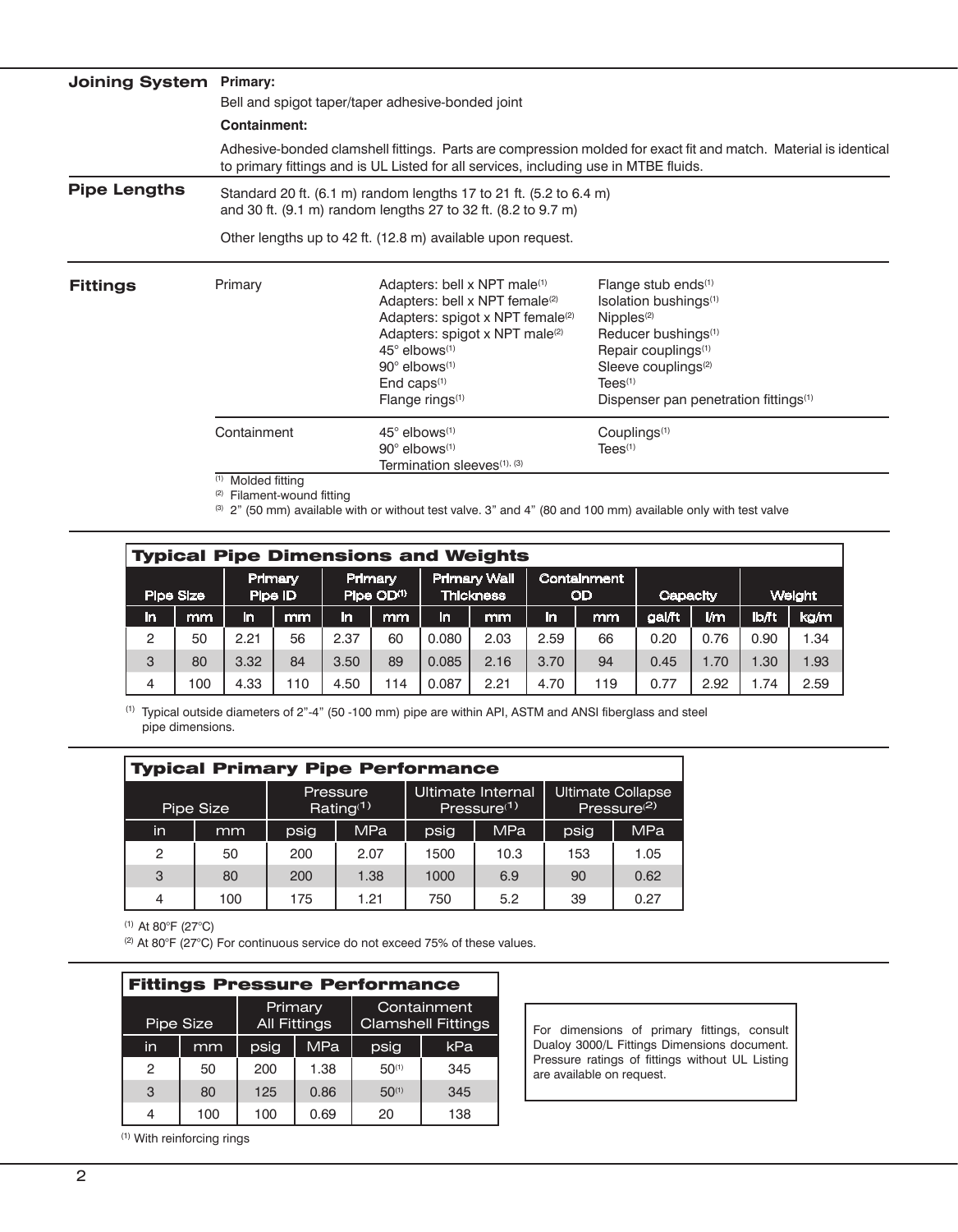Dualoy 3000/LCX piping systems are designed to function at temperatures ranging from -40 to 150°F (-40 to 66°C) at service pressures between -1 and 13.8 bar. Dualoy 3000/LCX pipe conforms to ASTM D2310, D2517 and D2996.

| <b>Typical Physical Properties of Primary Pipe</b> |                                                                               |             |                   |  |  |  |  |  |  |
|----------------------------------------------------|-------------------------------------------------------------------------------|-------------|-------------------|--|--|--|--|--|--|
| <b>Pipe Property</b>                               | <b>Units</b>                                                                  | Value       | <b>ASTM</b>       |  |  |  |  |  |  |
| Thermal conductivity                               | Btu-in/(h $\cdot$ ft <sup>2</sup> $\cdot$ $\cdot$ F)<br>$W/m \cdot ^{\circ}C$ | 1.7<br>7.6  | C <sub>177</sub>  |  |  |  |  |  |  |
| Linear thermal expansion                           | 10- $^6$ in/in/ $^{\circ}$ F<br>$10^{-6}$ cm/cm/ $^{\circ}$ C                 | 8.5<br>15.3 | D696              |  |  |  |  |  |  |
| <b>Friction factor</b>                             | Hazen-Williams                                                                | 150.0       |                   |  |  |  |  |  |  |
| Absolute roughness                                 | $10^{-6}$ ft<br>10 <sup>6</sup> m                                             | 15.0<br>4.6 |                   |  |  |  |  |  |  |
| Specific gravity                                   |                                                                               | 1.81        | D792              |  |  |  |  |  |  |
| <b>Barcol Hardness</b>                             | Impressor 934-1                                                               | 65.0        | D <sub>2583</sub> |  |  |  |  |  |  |

| <b>Typical Mechanical Properties of Primary Pipe</b>                                                |                               |                      |                                   |  |  |  |  |  |
|-----------------------------------------------------------------------------------------------------|-------------------------------|----------------------|-----------------------------------|--|--|--|--|--|
| Pipe Property <sup>(1)</sup>                                                                        | <b>Units</b>                  | Value <sup>(1)</sup> | <b>ASTM</b>                       |  |  |  |  |  |
| Tensile strength<br>Longitudinal                                                                    | $103$ psi<br><b>MPA</b>       | 35.0<br>241.0        | D <sub>2105</sub>                 |  |  |  |  |  |
| Circumferential                                                                                     | $103$ psi<br><b>MPA</b>       | 70.0<br>483.0        | D <sub>1599</sub>                 |  |  |  |  |  |
| Tensile modulus<br>Longitudinal<br>Circumferential                                                  | $106$ psi<br>GPa<br>$106$ psi | 2.5<br>17.2<br>3.8   | D <sub>2105</sub><br><b>FGSTM</b> |  |  |  |  |  |
| Compressive strength                                                                                | GPa                           | 26.2                 |                                   |  |  |  |  |  |
| Longitudinal                                                                                        | $103$ psi<br><b>MPa</b>       | 24.5<br>168.9        | <b>FGSTM</b>                      |  |  |  |  |  |
| Compressive modulus<br>Longitudinal                                                                 | $106$ psi<br><b>GPa</b>       | 2.6<br>17.8          | <b>FGSTM</b>                      |  |  |  |  |  |
| Cyclic                                                                                              | $103$ psi<br><b>MPa</b>       | 8.0<br>55.0          | D2992(A)                          |  |  |  |  |  |
| Poisson's Ratio <sup>(2)</sup><br>$\mathbf{V}_{\mathbf{xy}}$<br>$\mathbf{V}_{\mathbf{y}\mathbf{x}}$ |                               | 0.16<br>0.17         | <b>FGSTM</b><br><b>FGSTM</b>      |  |  |  |  |  |

(1) Based on structural wall thickness.

(2) The first subscript denotes the direction of applied stress and the second that of measured contraction x denotes longitudinal direction.

y denotes circumferential direction.